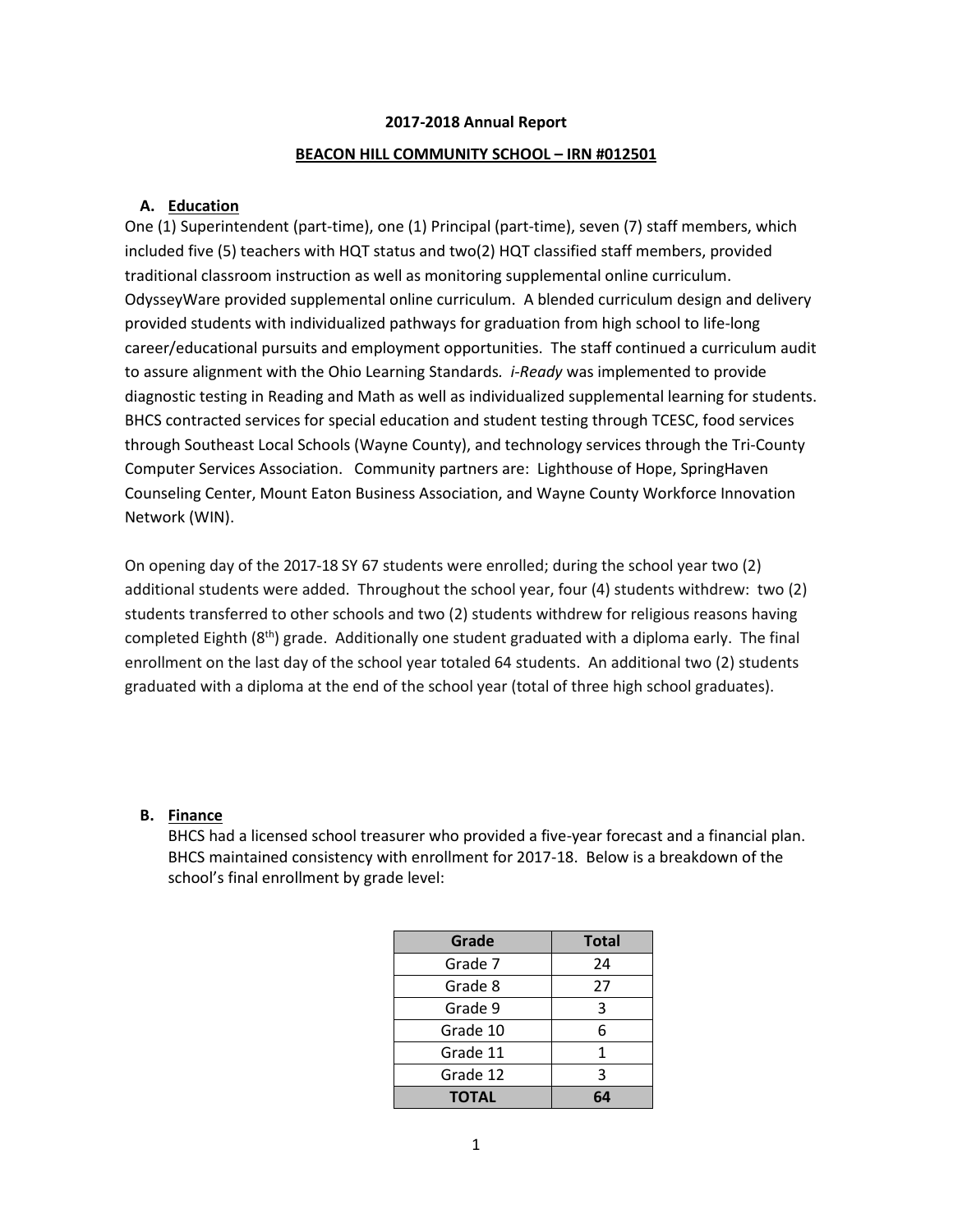Financial payments were received from the Ohio Department of Education State Foundation Grants and several annual federal grants. The Treasurer provided monthly financial statements, and the annual fiscal audit for 2016-17. Beacon Hill received the Ohio Auditor of State Award for financial management. The 2017-18 Financial Audit is being conducted in the fall of 2018.

## **C. Governance**

The BHCS Board was comprised of five (5) Board members who represented local businesses and community members. The Board met on a monthly basis and reviewed school finances each month and carefully monitored the school's progress in attaining its goals. The BHCS Board employed a licensed school Treasurer who provided financial reports, which were reviewed and taken into consideration along with educational and policy endeavors to provide appropriate governance for school improvements and extended learning opportunities. The Superintendent provided the Board with an update on the school's curriculum audit to align with the Ohio Learning Standards. The Board, along with various stakeholders, engaged in strategic planning to define the vision for BHCS's future. They identified facilities, specifically additional academic space, transportation and food service. The Board and Administration continued to explore various avenues to address these priority areas.

## **D. Academic Assessment and Accountability**

### **Assessment System**

Accurate assessment is critical to determine if learning is occurring. The SCHOOL has a built in comprehensive plan that uses traditional assessment tools to determine achievement levels of individual students, independent of conventional grade-level designations.

The goal is to advance each individual student to higher levels of performance in each subject area. State-mandated assessments will be required and used to provide valuable information.

Instructional support will be provided by staff who will monitor student's strengths and weaknesses through frequent interactions and use this data to provide interventions, modifications and other learning opportunities that are appropriate for the student.

### **Administrative Schedule**

All State-mandated assessments will be administered according to dates established by the Ohio Department of Education.

### **Goals/Objectives**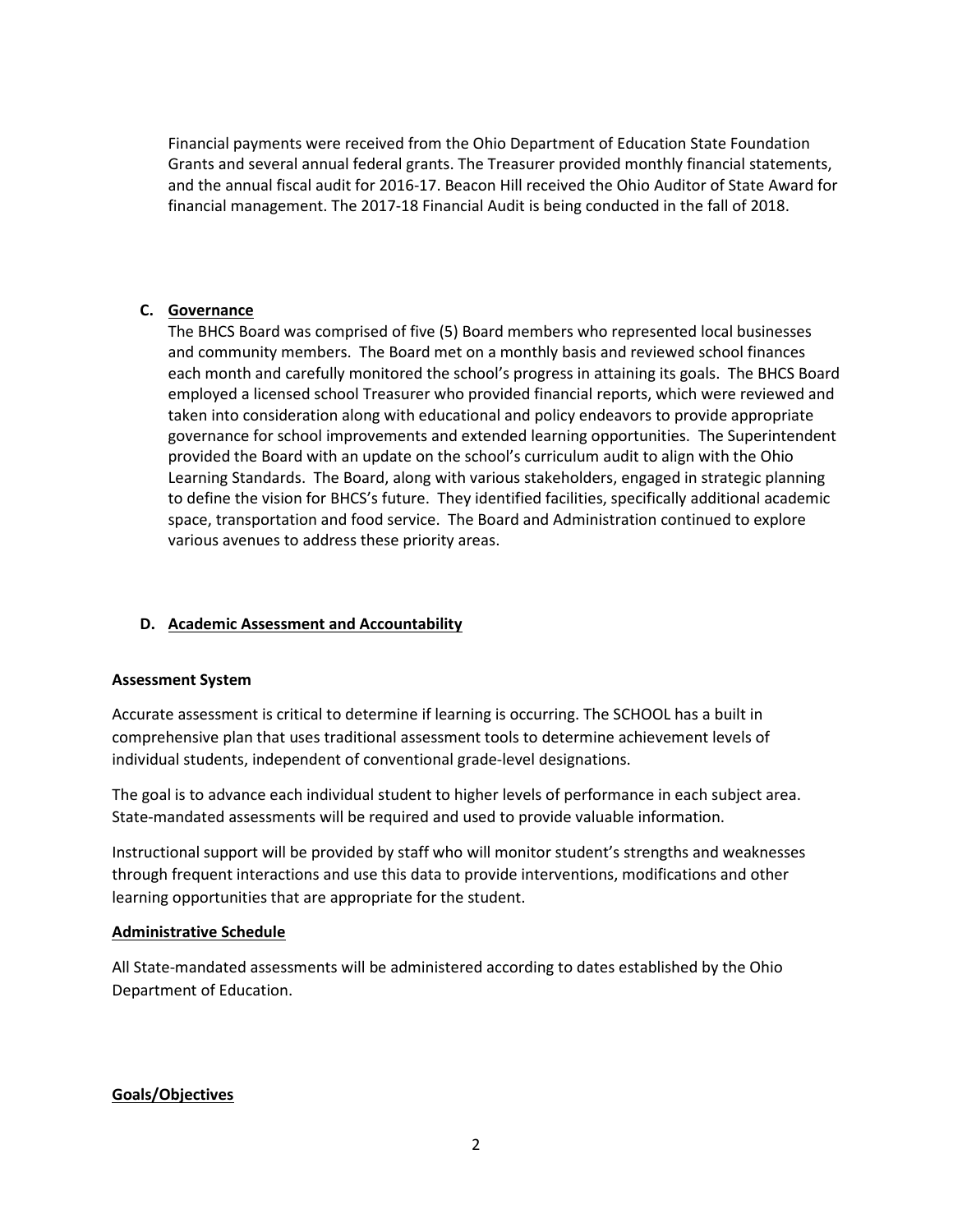## **State-Mandated Assessments**

| GOAL             | Students will demonstrate proficiency on one or more components of the |
|------------------|------------------------------------------------------------------------|
|                  | state assessment.                                                      |
| <b>OBJECTIVE</b> | 75% of the students taking the state assessments will demonstrate      |
|                  | proficiency on one or more components of the state assessment.         |
| MEASUREMENT      | Students assessment scores                                             |
| <b>RESULTS</b>   | 63 of 64 students tested demonstrated proficiency (98.4%)              |

The SCHOOL will administer state-mandated assessments to all students.

# **Graduation and Academic Requirement Attainment**

| <b>RESULTS</b>   | 13 of 14 students completed at least 3 credits (92.8%)                 |
|------------------|------------------------------------------------------------------------|
| MEASUREMENT      | Student transcript                                                     |
|                  | graduation each year.                                                  |
| <b>OBJECTIVE</b> | 90% of the students will complete a minimum of 3 credits toward        |
|                  | graduation.                                                            |
| GOAL             | Students in grades 9-12 will complete academic requirements leading to |
|                  |                                                                        |
| <b>RESULTS</b>   | 100% of eighth grade students successfully completed eighth grade      |
| MEASUREMENT      | Number of eighth grade completion certificates issued.                 |
|                  | requirements.                                                          |
| <b>OBJECTIVE</b> | 90% of enrolled students will complete eighth grade academic           |
|                  | to a completion certificate.                                           |
| <b>GOAL</b>      | Students in grades 7 and 8 will complete academic requirements leading |

# **Attendance**

| <b>GOAL</b>      | Students will attend school and/or participate in learning opportunity     |
|------------------|----------------------------------------------------------------------------|
|                  | hours on a daily basis.                                                    |
| <b>OBJECTIVE</b> | 90% of the students in grades 7 and 8 will attend school on a daily basis. |
| MEASUREMENT      | Daily attendance reports                                                   |
| <b>RESULTS</b>   | Average Daily attendance was 96.3%                                         |
|                  |                                                                            |
| <b>OBJECTIVE</b> | 90% of students in grades 9-12 will complete learning opportunity hours    |
|                  | on a daily basis.                                                          |
| MEASUREMENT      | Student login reports and educational journal entries.                     |
| <b>RESULTS</b>   | Based on student login reports and journals, students routinely logged     |
|                  | learning opportunity hours. (13/14 students completed at least 3           |
|                  | credits)                                                                   |